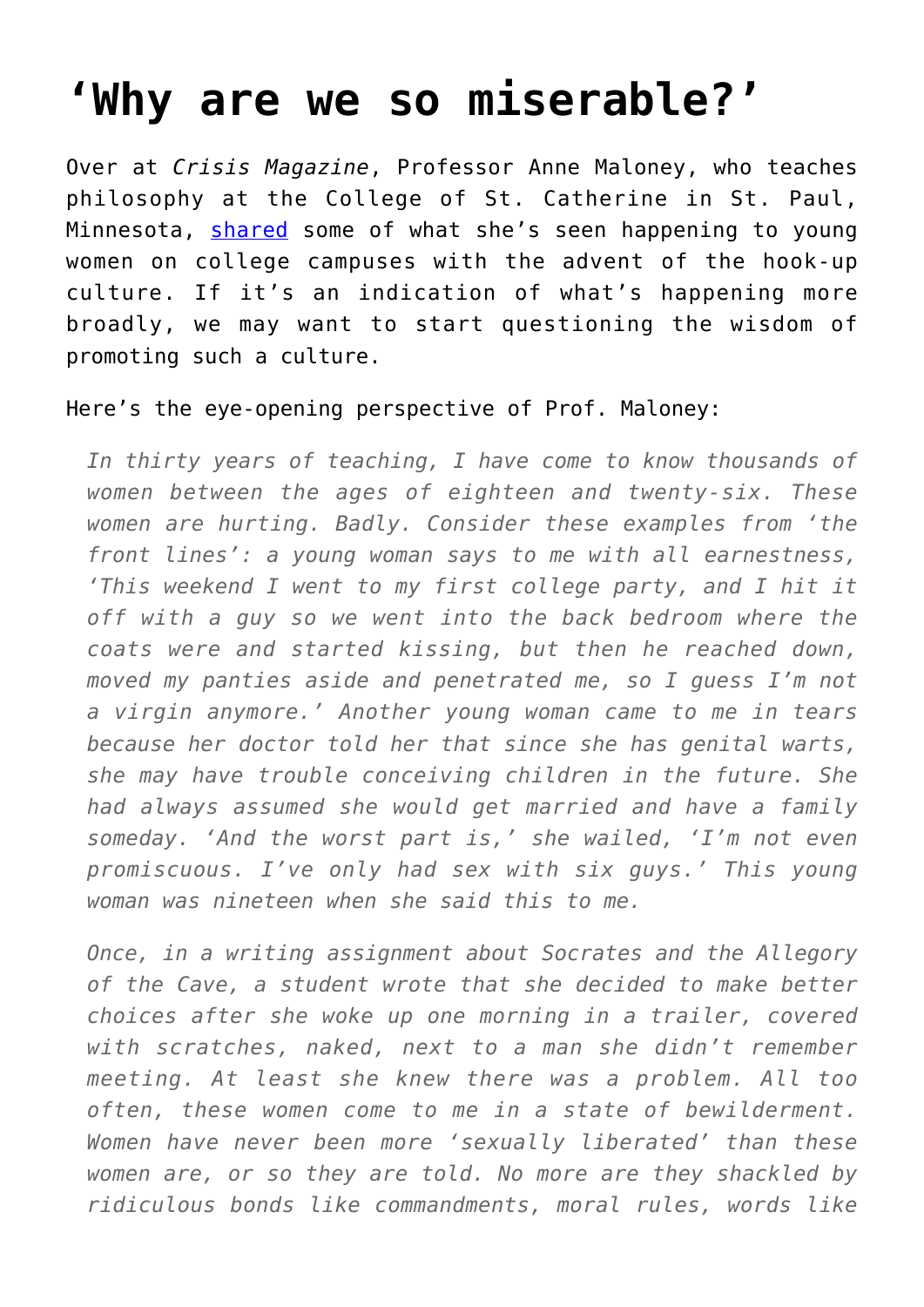*'chastity.' They shout: "We're free!" Yet they whisper: 'Why are we so miserable?'*

*It is no coincidence that the top two prescribed drugs at our state university's health center are anti-depressants and the birth-control pill. Our young women are showing up to a very different version of 'college life' than that of the previous generation. One woman, while in her freshman year, went to her health center because she feared she had bronchitis. In perusing her 'health history,' the physician said, 'I see here that you are a virgin.' 'Um, yes,' she responded, wondering what that fact might have to do with her persistent cough. 'Would you like to be referred for counseling about that?' This student came to me to ask if I thought she should, in fact, consider her virginity—at the age of eighteen—a psychological issue. (I said no.)*

*In a seminar I teach every other year, we discuss the ways that addiction reveals certain truths about embodiment. One of the books we discuss is Caroline Knapp's Drinking: A Love Story. The students adore this book, and we have fascinating conversations in class. The chapter that generates by far the most passion, however, is the chapter on drinking and sex. Knapp speaks honestly about the key role that alcohol played in her decisions to have sex, sex that she regretted and that made her feel terrible. My students resonate deeply with Knapp's experiences, and I continue to be struck by how unfree these students feel. Once the culture embraced nonmarital sex and made it the norm, women who do not want to have casual sex often feel like outcasts, like weirdos. College is the last place where one wants to feel like an utter misfit; couple that with the fact that first year students are away from home for the first time—lonely, vulnerable, insecure—and you have the recipe for meaningless sexual encounters followed by anxiety and depression.*

*Why don't these women just stop it? Rather than get drunk in order to have casual sex, why don't they put down the glass*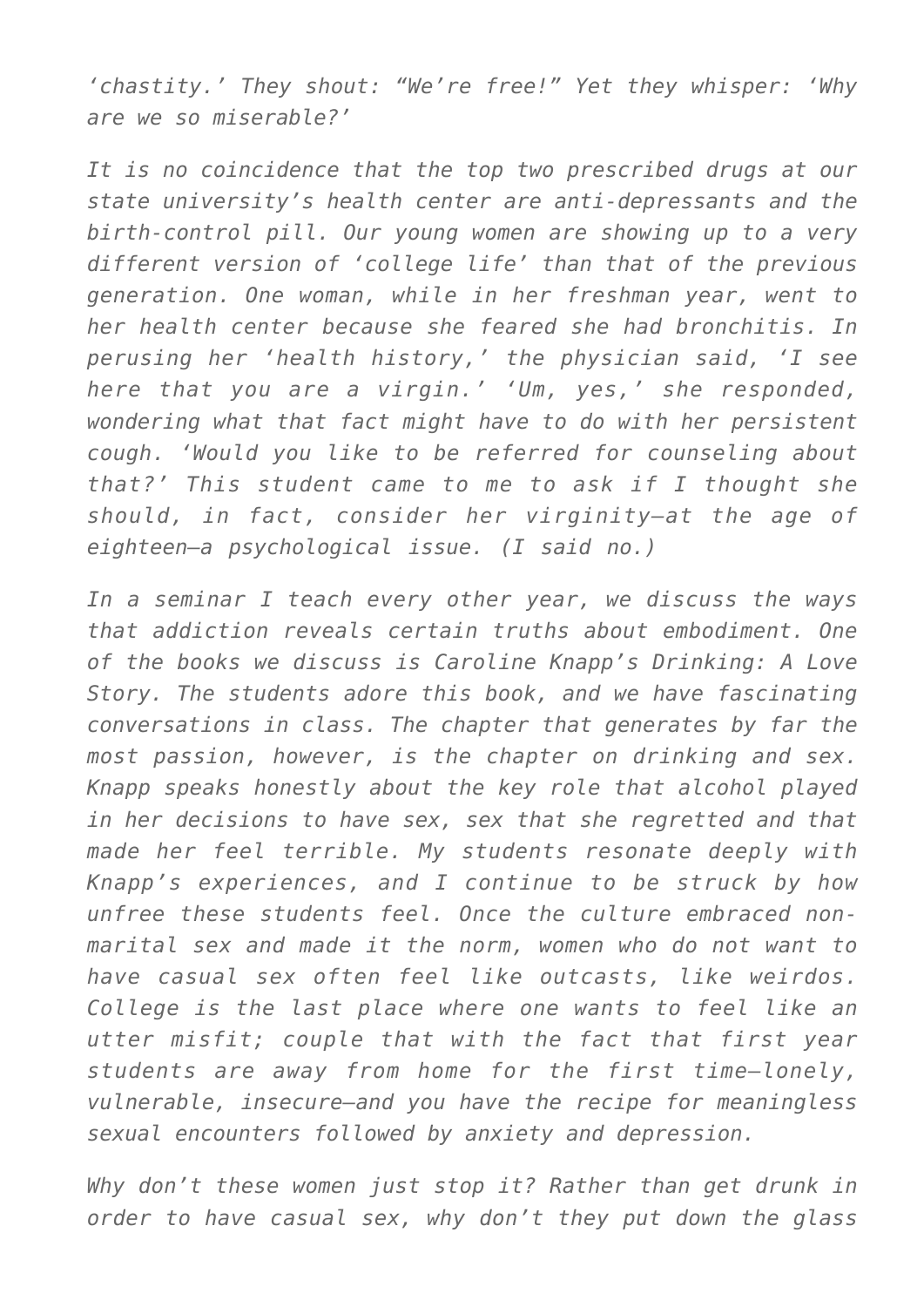*AND the condom? The world we have created for these young people is a world which welcomes every sort of sexual behavior except chastity. Anal sex? Okay! Threesomes? Yep. Sex upon the first meeting? Sure! Virginity until marriage? What the hell is wrong with you? I am going to go out on a limb here and suggest that the reason so many college-aged women binge-drink is so that they can bear their own closeted sorrow about what they are doing. The woman who got drunk and got raped behind the dumpster is the victim of a toxic culture. But my students are also the victims of a toxic culture. Small wonder that the number of women suffering from eating disorders, addiction, anxiety and depression is at an all-time high.*

## Prof. Maloney concludes her piece with a powerful call to women:

*An entire generation of women is wounded yet unable to find the source of the bleeding. There is, indeed, an 'unconscious despair' behind their 'games and amusements.' They 'hook up,' feel awful and have no idea why. It's hard to heal when you don't know you've been damaged. And the despair and shame that these women who hook up feel is real. Contemporary sexual culture is toxic for young women, and until women stand up and acknowledge that fact, despair, sadness and regret are going to be the underlying chord structure of their very lives.*

Does she have a valid point? Arguably, the hook-up culture is driven by the pursuit of physical pleasure. The current moral order argues that there is nothing wrong with two (or three or four) consenting adults pleasuring each other. So long as people consent, there is no harm. But is there more to sex than simple pleasure? What of the emotional connections that seem to come with it? Are we ignoring the emotional connection of sex, something that can cause harm to one's